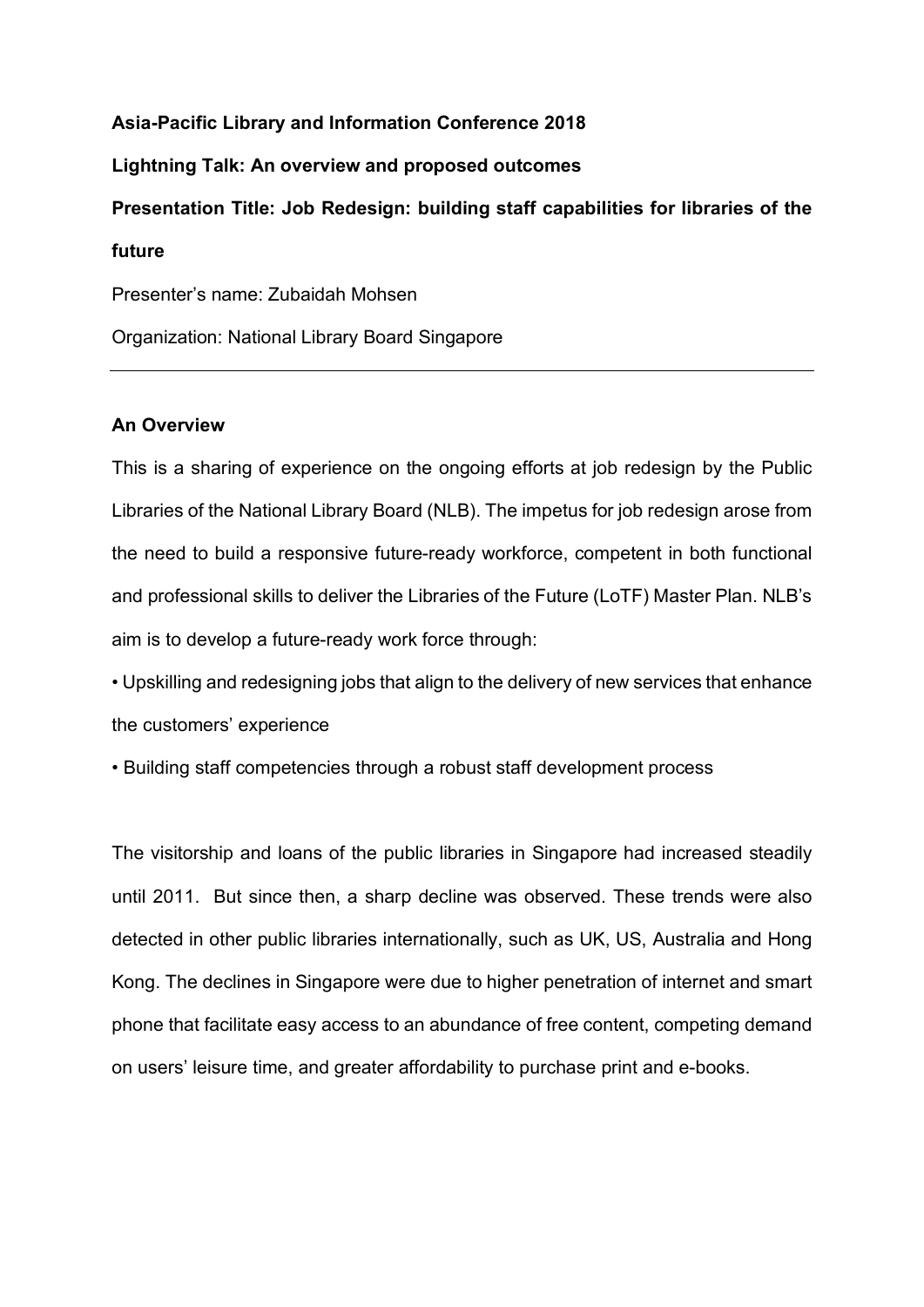The LoTF Master Plan has set out the ambition for NLB public library services for the next 5 years (2016-2021) to reinvent itself and to reverse the declining trends of visitorship and loans of public libraries.

From 2016 and over the next 2 to 3 years, four segments of jobs in the Public Libraries (PLs) will be redesigned and these include: Managers, Librarians, Library Officers and Administrative Officers. This would likely be the largest scale job redesign and upskilling done in NLB, involving over 300 staff. We will provide a quick look at the structure of the PL and the different levels of job and roles. In fact, the journey of Job Redesign had started prior to 2016 with us making effort to build a culture for staff to be receptive to adaptation and changes in job scope and motivated in continuous learning.

The focus of this presentation is on the job redesign of the Library Officers (LOs, otherwise referred to as para-professionals), and the shift in their jobs to take on higher value added work. We will share on what made it possible, from conceptualization to implementation, and briefly touch on the following areas:

- 1. The Public Library Operations Structure
- 2. The need for change
- 3. Engaging The Organization and Managing Change
- 4. Training for Library Officers and Librarians
- 5. Implementation Challenges Faced

One of the main reason that made it possible for the job redesign effort to be implemented on such a wide-scale is because the public libraries exist under a single network ie NLB. Such a structure allows the seeding of a culture that could spark the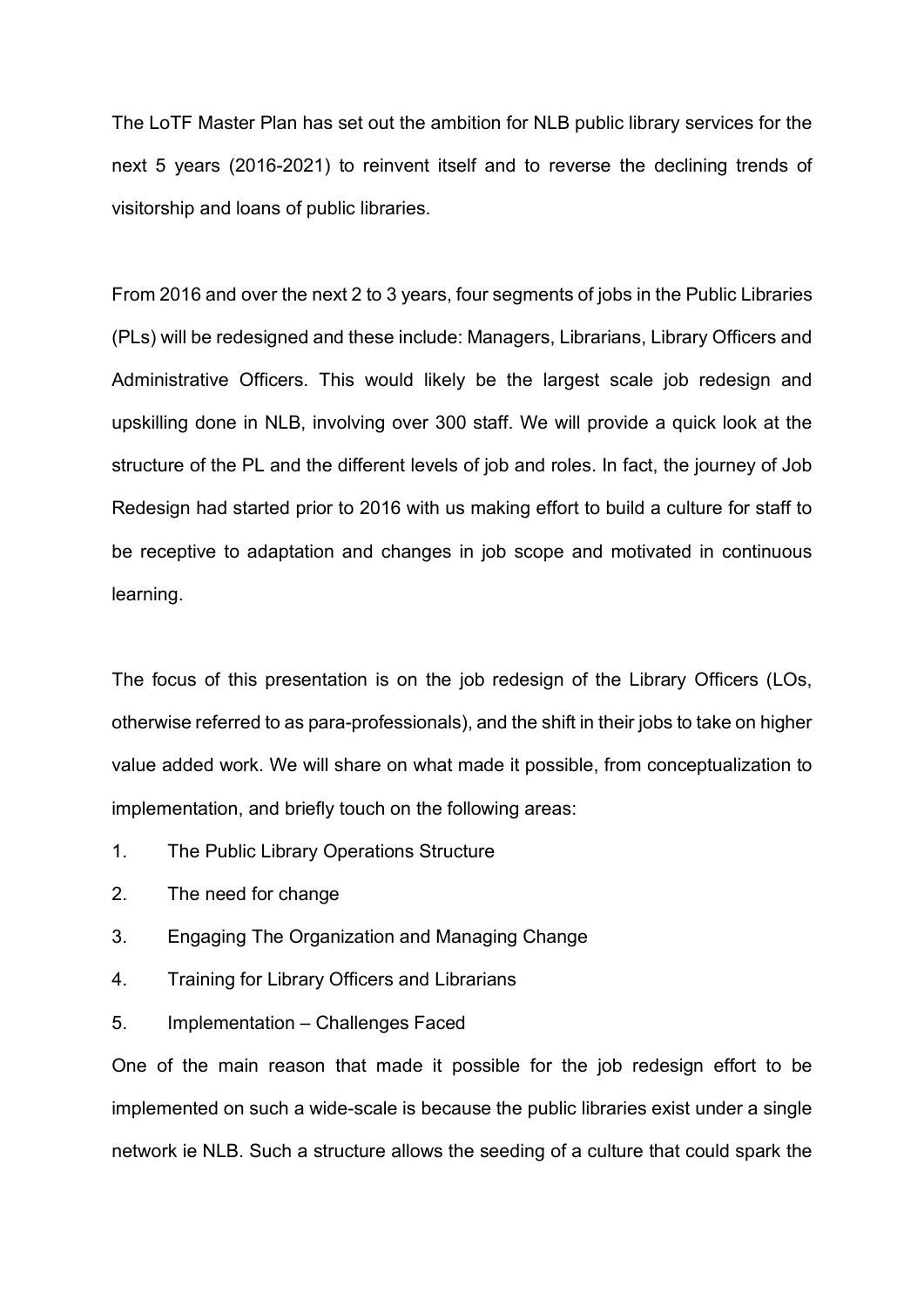interest in staff to change and adapt so as to be proactive to changes, whether it is internal change or external pressure.

## **Outcomes:**

The job redesign for LOs has gone into the implementation stage but evaluation on the effectiveness of the change will continue. The changes in the work flow provided the LOs with the bandwidth to assume higher value work which used to be done by librarians. We are mindful that some staff would need a longer period to adapt to their roles and the changes made took this into account as well.

We continuously track the learning points from the initial efforts at job redesigning and take note of feedback both from staff and customers. We use different instruments to gain insights into work processes and areas for improvement; from commissioning a manpower study by an external firm to conducting internal surveys, focus group sessions and meetings with staff, as well as feedback received during training sessions. Feedback from patrons were gathered through daily customer engagement, both face-to-face and via feedback channels.

The initial feedback received has been heartening and positive as staff cited an increase in motivation at work especially with the deepened knowledge and skills in customer engagement. However, we also note the areas to improve in the work process and implementation as well as adapting to varying staff's capability to assume the new scope.